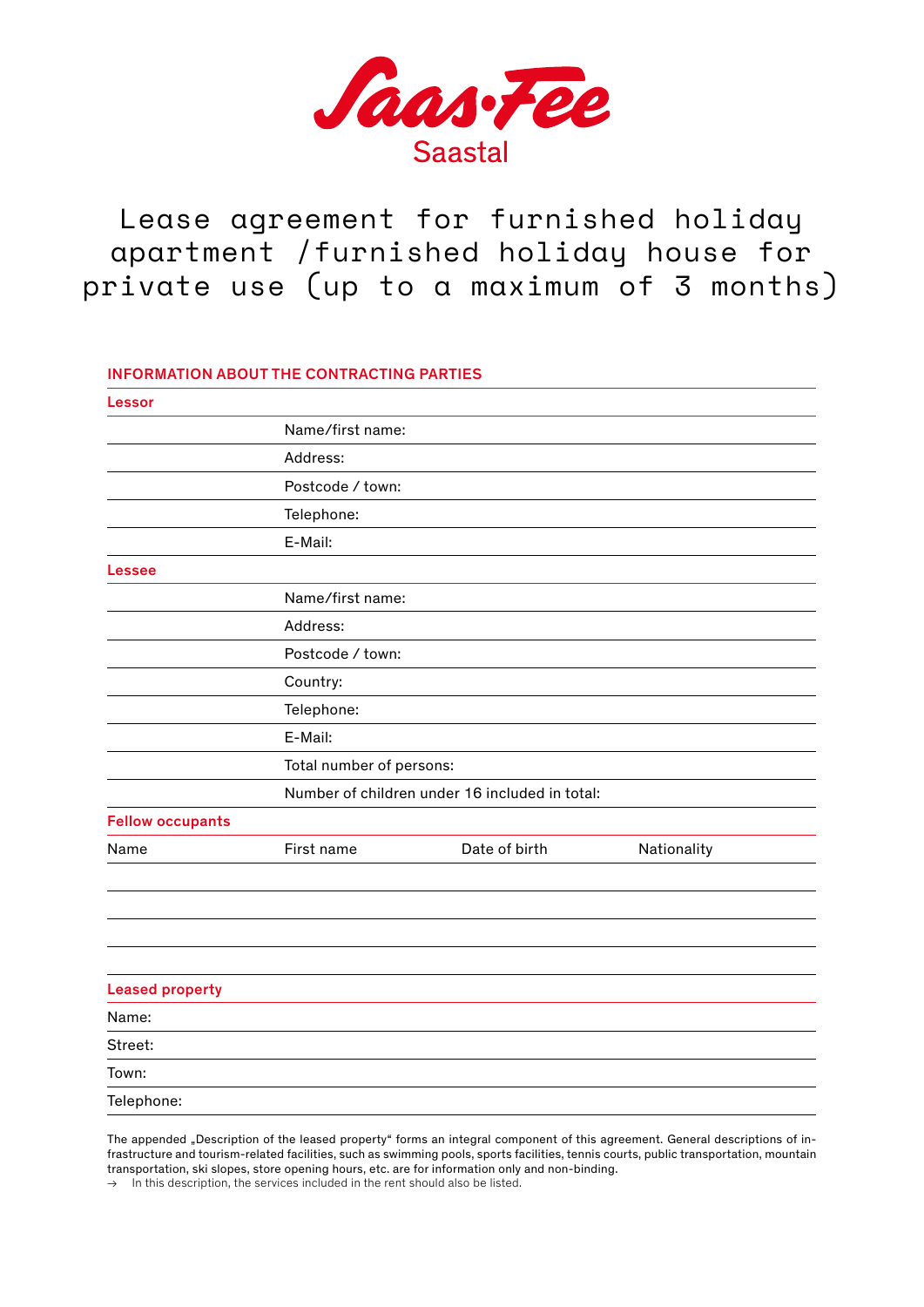| <b>Key holder</b>        | Local representative of the lessor                                                                                                                                                                                                                                                                                                                                                                                                                                                                                       |                                                  |          |                      |                    |                 |  |  |
|--------------------------|--------------------------------------------------------------------------------------------------------------------------------------------------------------------------------------------------------------------------------------------------------------------------------------------------------------------------------------------------------------------------------------------------------------------------------------------------------------------------------------------------------------------------|--------------------------------------------------|----------|----------------------|--------------------|-----------------|--|--|
|                          | Name/first name:                                                                                                                                                                                                                                                                                                                                                                                                                                                                                                         |                                                  |          |                      |                    |                 |  |  |
|                          | Address:                                                                                                                                                                                                                                                                                                                                                                                                                                                                                                                 |                                                  |          |                      |                    |                 |  |  |
|                          | Telephone:                                                                                                                                                                                                                                                                                                                                                                                                                                                                                                               |                                                  |          |                      |                    |                 |  |  |
|                          | E-Mail:                                                                                                                                                                                                                                                                                                                                                                                                                                                                                                                  |                                                  |          |                      |                    |                 |  |  |
| <b>Duration of lease</b> |                                                                                                                                                                                                                                                                                                                                                                                                                                                                                                                          |                                                  |          |                      |                    |                 |  |  |
|                          | Lease starts on:                                                                                                                                                                                                                                                                                                                                                                                                                                                                                                         | Lease ends on:                                   |          | at                   | (time)             |                 |  |  |
|                          |                                                                                                                                                                                                                                                                                                                                                                                                                                                                                                                          |                                                  |          | at                   | (time)             |                 |  |  |
|                          | The leased property is to be handed over by the lessor / key holder as<br>agreed.                                                                                                                                                                                                                                                                                                                                                                                                                                        |                                                  |          |                      |                    |                 |  |  |
| <b>Mietzins</b>          |                                                                                                                                                                                                                                                                                                                                                                                                                                                                                                                          |                                                  |          |                      |                    |                 |  |  |
|                          | CHF:                                                                                                                                                                                                                                                                                                                                                                                                                                                                                                                     |                                                  |          |                      |                    |                 |  |  |
|                          | per day                                                                                                                                                                                                                                                                                                                                                                                                                                                                                                                  |                                                  | per week |                      |                    | entire duration |  |  |
|                          | Advance payment of CHF:                                                                                                                                                                                                                                                                                                                                                                                                                                                                                                  |                                                  |          | payable by:          |                    |                 |  |  |
|                          | Residual amount of CHF:<br>payable by:                                                                                                                                                                                                                                                                                                                                                                                                                                                                                   |                                                  |          |                      |                    |                 |  |  |
|                          | Deposit of CHF:                                                                                                                                                                                                                                                                                                                                                                                                                                                                                                          |                                                  |          | payable by:          |                    |                 |  |  |
| <b>Additional costs</b>  |                                                                                                                                                                                                                                                                                                                                                                                                                                                                                                                          |                                                  |          |                      |                    |                 |  |  |
|                          | Electricity/gas/wood CHF:                                                                                                                                                                                                                                                                                                                                                                                                                                                                                                |                                                  |          | <b>Heating CHF:</b>  |                    |                 |  |  |
|                          | Radio/TV CHF:                                                                                                                                                                                                                                                                                                                                                                                                                                                                                                            |                                                  |          | Garage/ Parking CHF: |                    |                 |  |  |
|                          | Bed linen CHF:                                                                                                                                                                                                                                                                                                                                                                                                                                                                                                           | Table linen CHF:                                 |          |                      | Kitchen linen CHF: |                 |  |  |
|                          |                                                                                                                                                                                                                                                                                                                                                                                                                                                                                                                          |                                                  |          | Cleaning CHF:        |                    |                 |  |  |
| <b>Taxes</b>             | Health, resort, Accommodation or other taxes                                                                                                                                                                                                                                                                                                                                                                                                                                                                             |                                                  |          |                      |                    |                 |  |  |
|                          | Adults, per overnight stay                                                                                                                                                                                                                                                                                                                                                                                                                                                                                               |                                                  |          | CHF:                 |                    | CHF:            |  |  |
|                          | Children, per overnight stay<br>Children aged under years                                                                                                                                                                                                                                                                                                                                                                                                                                                                |                                                  | CHF:     |                      | CHF:               |                 |  |  |
|                          |                                                                                                                                                                                                                                                                                                                                                                                                                                                                                                                          |                                                  | CHF:     |                      | CHF:               |                 |  |  |
|                          | Children aged under                                                                                                                                                                                                                                                                                                                                                                                                                                                                                                      | years                                            | CHF:     |                      |                    | CHF:            |  |  |
| <b>Domestic pets</b>     |                                                                                                                                                                                                                                                                                                                                                                                                                                                                                                                          |                                                  |          |                      |                    |                 |  |  |
|                          | Allowed                                                                                                                                                                                                                                                                                                                                                                                                                                                                                                                  |                                                  |          | Not allowed          |                    |                 |  |  |
| <b>WLAN</b>              |                                                                                                                                                                                                                                                                                                                                                                                                                                                                                                                          |                                                  |          |                      |                    |                 |  |  |
|                          |                                                                                                                                                                                                                                                                                                                                                                                                                                                                                                                          | Use of WLAN according to separate agreement CHF: |          |                      |                    |                 |  |  |
|                          | No WLAN                                                                                                                                                                                                                                                                                                                                                                                                                                                                                                                  |                                                  |          |                      |                    |                 |  |  |
| <b>Other conditions</b>  |                                                                                                                                                                                                                                                                                                                                                                                                                                                                                                                          |                                                  |          |                      |                    |                 |  |  |
|                          |                                                                                                                                                                                                                                                                                                                                                                                                                                                                                                                          |                                                  |          |                      |                    |                 |  |  |
|                          |                                                                                                                                                                                                                                                                                                                                                                                                                                                                                                                          |                                                  |          |                      |                    |                 |  |  |
|                          |                                                                                                                                                                                                                                                                                                                                                                                                                                                                                                                          |                                                  |          |                      |                    |                 |  |  |
|                          | Supplementary Agreement «WLAN Use» (attached)                                                                                                                                                                                                                                                                                                                                                                                                                                                                            |                                                  |          |                      |                    |                 |  |  |
|                          | The General Conditions of Agreement listed and the Data Privacy Statement on the back of this page are an integral component<br>of the lease agreement. The lease agreement shall only be concluded if it is received (with a signature) by the lessor before<br>(date) (Section 1, General Conditions of Agreement). Swiss law shall be solely applicable. The sole place of juris-<br>diction shall be the locality where the leased property is situated. Subject to mandatory, contractually unchangeable provisions |                                                  |          |                      |                    |                 |  |  |
| of law.                  | Place/date:                                                                                                                                                                                                                                                                                                                                                                                                                                                                                                              |                                                  |          |                      |                    |                 |  |  |
|                          |                                                                                                                                                                                                                                                                                                                                                                                                                                                                                                                          | Place/date:                                      |          |                      |                    |                 |  |  |
|                          | Lessor:                                                                                                                                                                                                                                                                                                                                                                                                                                                                                                                  | Lessee:                                          |          |                      |                    |                 |  |  |
|                          |                                                                                                                                                                                                                                                                                                                                                                                                                                                                                                                          |                                                  |          |                      |                    |                 |  |  |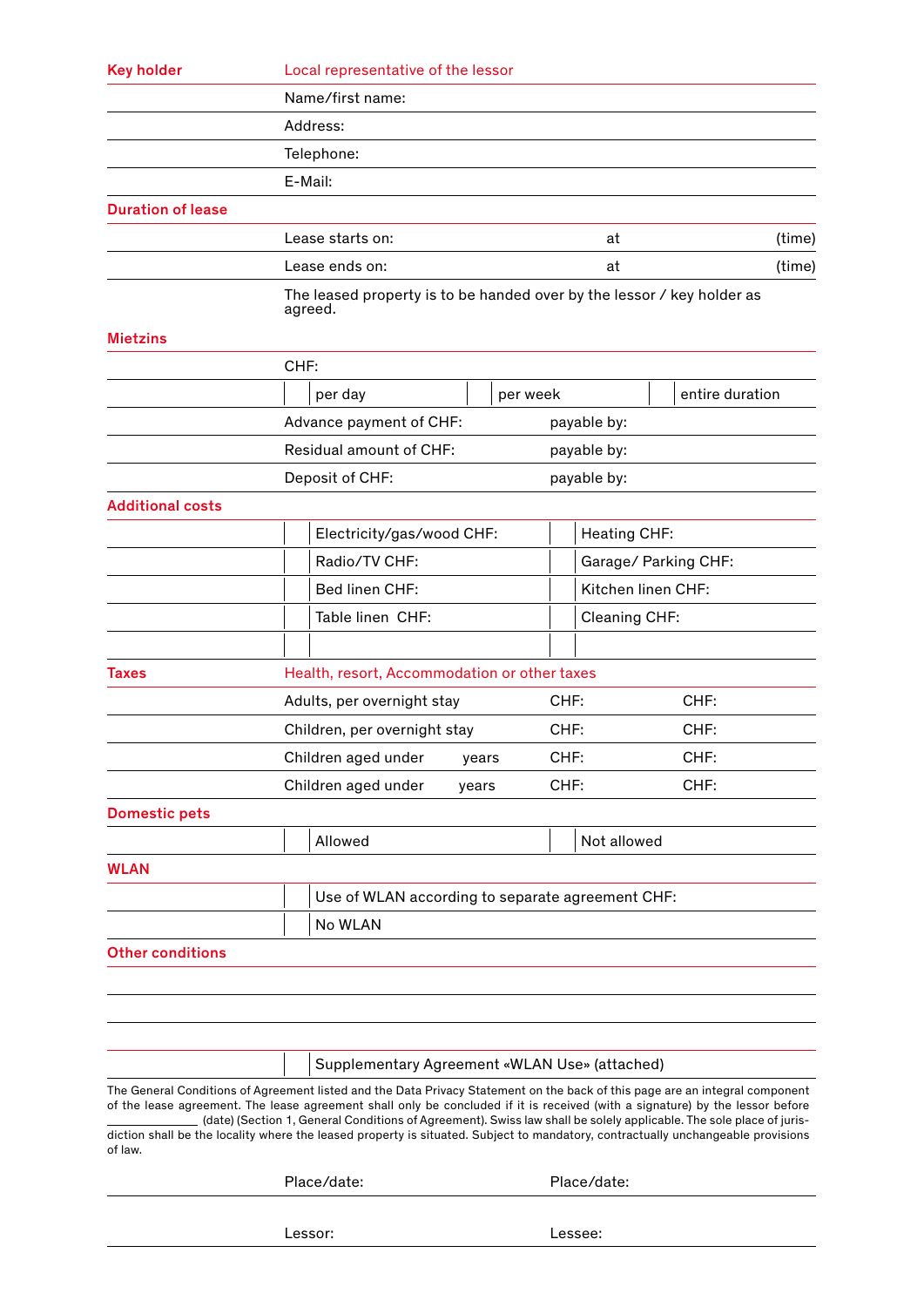# **GENERAL CONDITIONS OF THE LEASE AGREEMENT AND DATA PRIVACY STATEMENT**

## 1. Permitted use, conclusion of agreement, conditions of payment

The rental property shall only be used for private holidays. Any commercial or other use is strictly forbidden.

With his signature, the lessee confirms that according to the laws of his country of residence, he is capable of acting (but at least 18 years of age) and concluding legally binding contracts. Advance payment, residual payment and deposit if applicable are set out in the agreement. The agreement between the lessee and the lessor shall be concluded when the agreement, signed by the lessee, is received by the lessor by the date indicated in the agreement. The transfer costs shall be borne by the lessee ("OUR payment").

If the signed agreement fails to reach the lessor by the agreed date, the latter may lease the property to other parties without further notification and without liability to pay compensation. Should the lessor not receive the advance payment, residual payment and/or deposit by the agreed date, he is entitled, after the unsuccessful expiration of a brief grace period, to re-let the property without liability to pay compensation; he is also entitled to demand contractual fulfilment and request the cancellation charges as defined in Section 8. The lessor shall inform the lessee without delay. Failure to honour a credit card payment, or its revocation, is deemed to be a cancellation of the lease agreement. In this case, the conditions under "Cancellations and premature return of the leased object" in Section 8 shall apply.

The lessee takes note that only the persons whose names are listed in the Agreement shall reside in the rental property. The lessee is not permitted to sublet, to assign the rent or to cede the rental property to anyone other than the fellow occupants whose names are listed in the Agreement (also see Section 8).

## $\rightarrow$  2. Additional costs

The additional costs (such as electricity, gas, heating, etc.) are included in the rent unless they are explicitly stated in the agreement. Additional costs not included in the rent are calculated at the end of the lease period and must be paid in cash (CHF) before leaving. Charges such as health resort taxes are generally not included in the rent.

#### 3. Deposit

The lessor is entitled to demand a deposit. This is set out in the agreement. Among other things, the deposit serves to cover the additional costs and final cleaning costs as well as damages/claims for compensation, etc. The deposit will be settled at the end of the lease agreement. If at this time, the amount to be covered by the deposit is yet to be determined or if the lessee refuses to pay it, the lessor, or the key holder on behalf of the lessor, is entitled to retain the deposit in whole or in part. In such cases, once the amount is definitely known, the lessor shall prepare a statement for the lessee and pay/transfer to the lessee any balance in his favour, where the costs of the transfer are to be borne by the lessee. Any balance in favour of the lessor is payable within 10 days after receipt of the statement (all of the transfer costs will be borne by the lessee, "OUR payment"). The lessor's claims are not restricted to the amount of the deposit.

#### $\rightarrow$  4. Arrival, handover of the leased property, complaints

The leased property shall be handed over to the lessee in clean and contractual condition. If any defects are present or if the inventory is incomplete when the property is handed over, the lessee must immediately submit a complaint to the key holder/lessor, pointing this out. Otherwise it shall be assumed that the leased property was handed over in perfect condition.

If the lessee is late in occupying the property, or if he fails to occupy the property at all, the full rent shall remain due. The lessee is selfresponsible for a punctual arrival. Possible hindrances to the arrival (such as heavy traffic, closed roads, etc.) are within the responsibility of the lessee. Lessees arriving from abroad are responsible for obtaining information regarding the entry requirements for Switzerland in due time.

The lessor/key holder has the right to ask for a person's passport or identity card as a proof of identity. Furthermore, the lessor/key holder is permitted to reject any persons whose names are not listed in the Agreement. The rent remains payable in full.

## 5. Housemates and guests

Der Mieter ist dafür besorgt und steht dafür ein, dass die HausThe lessee is responsible for ensuring and guarantees that housemates, including guests comply with the obligations arising from this agreement.

#### $\rightarrow$  6. Careful use

The leased property may not be occupied by more than the number of persons specified in the agreement (including children under the age of 16). Pets (this term includes dogs, cats, birds, reptiles, rats, ferrets, guinea pigs, hamsters, etc.) are not allowed, except with the lessor's express agreement. The lessee undertakes to use the leased property with care, to observe the house rules and to behave with consideration for other house occupants and neighbours. In the event of damage, the lessor/key holder is to be informed immediately.

It shall not be permitted to assign the rent, sublet, or otherwise transfer the lease to persons not listed in the Lease Agreement, etc. (also see section 8).

In the event of serious infringement of the duty of careful use by the lessee, housemates or guests, or if the apartment is occupied by more than the contractually agreed number of persons, the lessor / key holder is entitled to terminate the agreement without notice and without reimbursement if his written warning goes unheeded. In this case, the rent shall remain due for payment. This is subject to additional claims and claims for damages.

#### 7. Handing back the leased property

The leased property is to be handed back on time, complete and in proper condition. The leased property is to be cleaned before being handed back. This obligation is inapplicable only if expressly agreed with the lessor. Whether the final cleaning is included in the rent or whether it is separately stipulated, the lessee is nevertheless responsible to clean the kitchen furnishings, including tableware and cutlery and the refrigerator. If the leased property is handed over in an unclean or insufficiently cleaned condition, the lessor is entitled to have the cleaning carried out at the lessee's expense.

The lessee is liable to pay compensation for damage to the furnishings and missing items, etc.